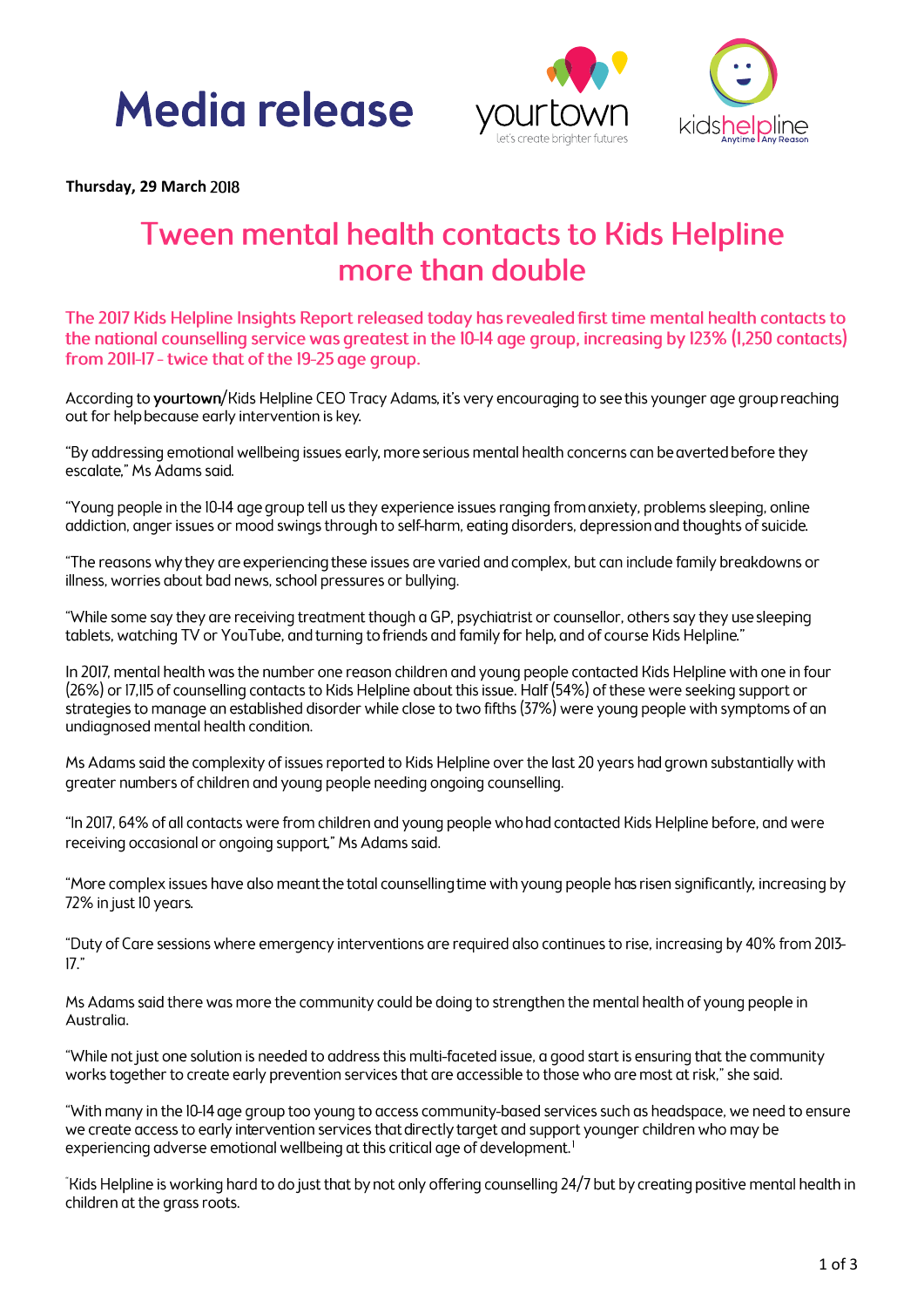"Primary schools across Australia can access the free Kids Helpline @ School program: Optus Digital Thumbprint with Kids Helpline and Wellbeing program supported by Bupa. Our counsellor-led sessions are designed to increase resilience and encourage help seeking by children, turning around emotional wellbeing concerns and creating positive futures for young people across Australia."

For more information about the schools program see www.kidshelpline.com.gu/school.

Other top reasons children and young people contacted Kids Helpline for counselling in 2017 were family relationships (18%), emotional wellbeing (17%), suicide-related (16%) and dating and partner relationships (10%).

The 2017 KHL Insights Report Key Insights infographic is attached. To access the 2017 KHL Insights Reports, including state and territory reports, go to www.yourtown.com.au/insights/annual-overviews

Kids Helpline is Australia's only free, private and confidential 24/7 phone and online counselling service specifically for children and young people aged 5 to 25 years. FREE call 1800 55 1800 or www.kidshelpline.com.au

Kids Helpline would like to remind media to include Kids Helpline contact details at the end of broadcast coverage and articles where children and young people may need support.

<sup>1</sup>yourtown (2016) 'Preventing Suicide: The voice of young people' accessed at https://www.yourtown.com.au/insiahts/advocacv

-ENDS-

#### **INTERVIEW/PHOTO OPPORTUNITIES**

Tracy Adams, CEO yourtown John Dalgleish, yourtown Head of Strategy and Research Tony Fitzgerald, Kids Helpline Virtual Services Manager Kids Helpline counsellors Kids Helpline VNR available on request

#### **MEDIA CONTACTS:**

Kristing Smith KDPR kristingsmith@kdpr.com.gu 0457 061 706 / 07 3136 2555 Regan Flor yourtown rflor@yourtown.com.gu 07 3867 1395 / 0423 843 786